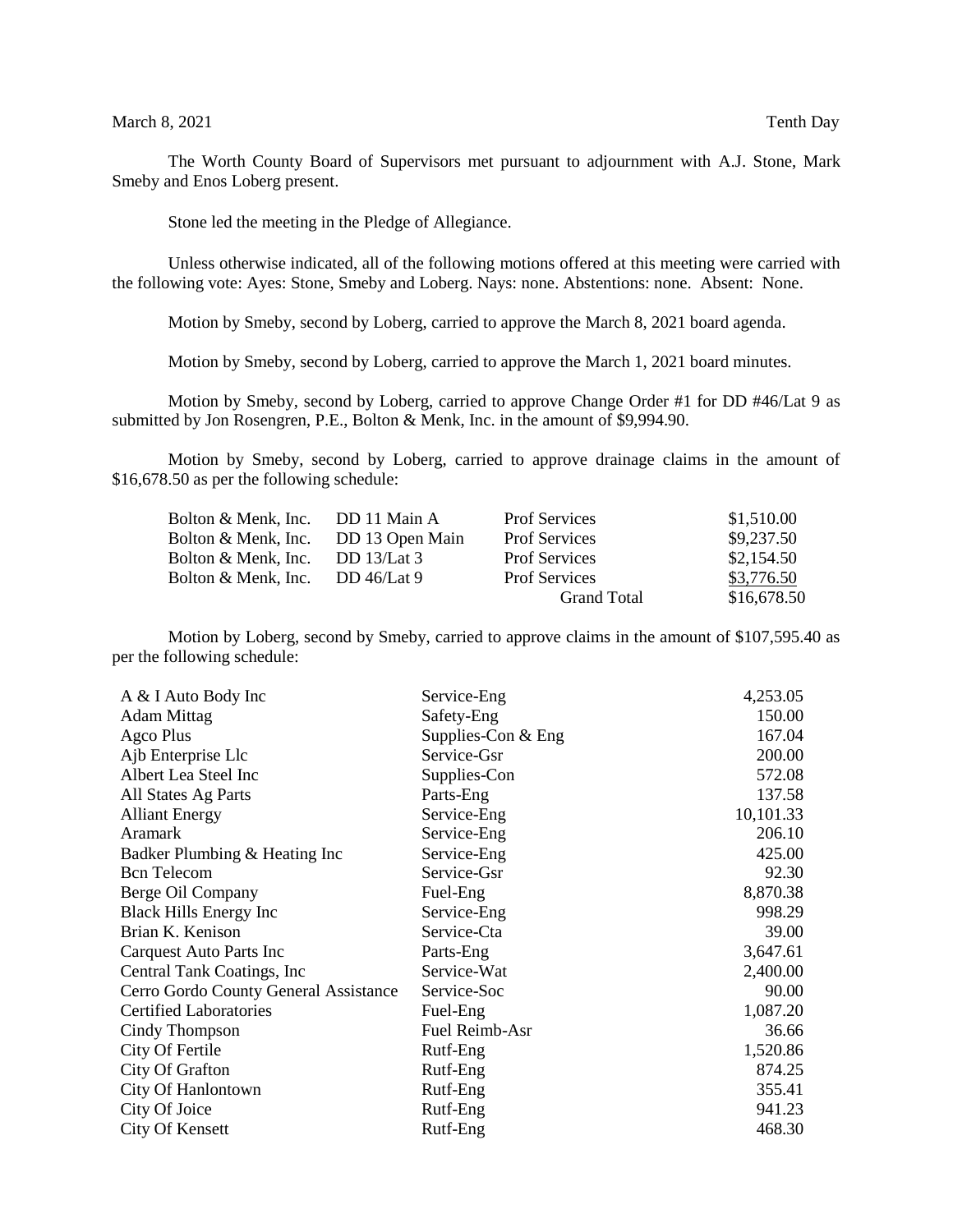| City Of Manly                         | Service-Eng        | 51.33     |
|---------------------------------------|--------------------|-----------|
| City Of Northwood                     | Service-Gsr        | 472.54    |
| <b>Culligan Of Mason City</b>         | Service-Gsr        | 42.90     |
| Dakota Popp                           | Service-Cta        | 30.45     |
| Daniel F. Mccolloch                   | Service-Cta        | 54.30     |
| Dave Syverson Truck Center            | Parts-Eng          | 372.83    |
| Donald Knudtson                       | Meeting-Asr        | 19.04     |
| <b>Eilertson Repair</b>               | Supplies-Con       | 436.40    |
| Electric Pump Inc                     | Service-Wwt        | 7,168.47  |
| Enos Loberg                           | Mileage-Sup        | 33.60     |
| Gary A. Eichmeier                     | Service-Cta        | 48.00     |
| Greve Law Office                      | Rent & Payroll-Aty | 6,140.50  |
| <b>Heartland Power Coop</b>           | Service-Wwt        | 3,850.09  |
| Huber Supply Co Inc                   | Supplies-Eng       | 211.23    |
| Ia Prison Industries                  | Supplies-911       | 233.42    |
| <b>Isac</b>                           | Edu-Aud            | 50.00     |
| J & J Machining Welding & Fabricating | Supplies-Eng       | 65.28     |
| Karen J. Hamilton                     | Service-Cta        | 40.35     |
| <b>Kevin Springer Construction</b>    | Service-Gsr        | 350.00    |
| Kirschbaum Elec & Plumbing            | Service-Con        | 107.70    |
| <b>Knudtson Automotive Service</b>    | Service-Ema        | 187.10    |
| Kyle Tabbert                          | Meeting-Asr        | 34.72     |
| <b>Lawson Products Inc</b>            | Supplies-Eng       | 555.41    |
| Lexisnexis                            | Service-Aty        | 171.00    |
| Marco Technologies Llc                | Service-Dap        | 81.55     |
| Mariah A. Ballantyne                  | Service-Cta        | 30.45     |
| Mediacom                              | Service-Gsr        | 229.95    |
| Mindy Lund                            | Cleaning-Gsr       | 198.75    |
| <b>Myron Corp</b>                     | Supplies-Vaf       | 150.51    |
| Napa Auto Parts                       | Parts-Eng          | 62.03     |
| Nassco Inc.                           | Supplies-Gsr       | 435.23    |
| <b>Nelson Family Trust</b>            | Rent-Shf           | 300.00    |
| Niacog                                | Service-Tra        | 117.46    |
| No Wait Inside, Llc                   | Service-Dap        | 29.00     |
| North Central Ia Narcotics Task Force | Service-Shf        | 2,510.00  |
| Northwood Anchor Inc                  | Service-Ema        | 169.14    |
| Northwood Chiropractic, Pc            | Service-Con        | 100.00    |
| Northwood Sanitation Llc              | Service-Gsr        | 321.50    |
| Nuss Truck & Equipment Inc            | Service-Eng        | 1,397.52  |
| Peopleservice Inc                     | Service-San        | 2,258.00  |
| Plunkett's Pest Control Inc           | Service-Gsr        | 52.00     |
| Powerplan                             | Parts-Eng          | 22.70     |
| Pyramid Network Services, Llc         | Service-911        | 17,604.00 |
| Reinhart Food Service Llc             | Supplies-Shf       | 603.28    |
| Robert J. Krush                       | Service-Cta        | 40.80     |
| Sara M.R. Schmitt                     | Service-Cta        | 39.90     |
| <b>Shield Technology Corporation</b>  | Service-Shf        | 500.00    |
| Singelstad's Hardware                 | Supplies-Eng       | 108.44    |
| <b>Staples Credit Plan</b>            | Supplies           | 375.92    |
| <b>Trading Post</b>                   | Supplies-Eng       | 835.35    |
| <b>U S Postal Service</b>             | Postage-Shf        | 305.00    |
| Valerie R. Gaetzke                    | Service-Cta        | 30.45     |
|                                       |                    |           |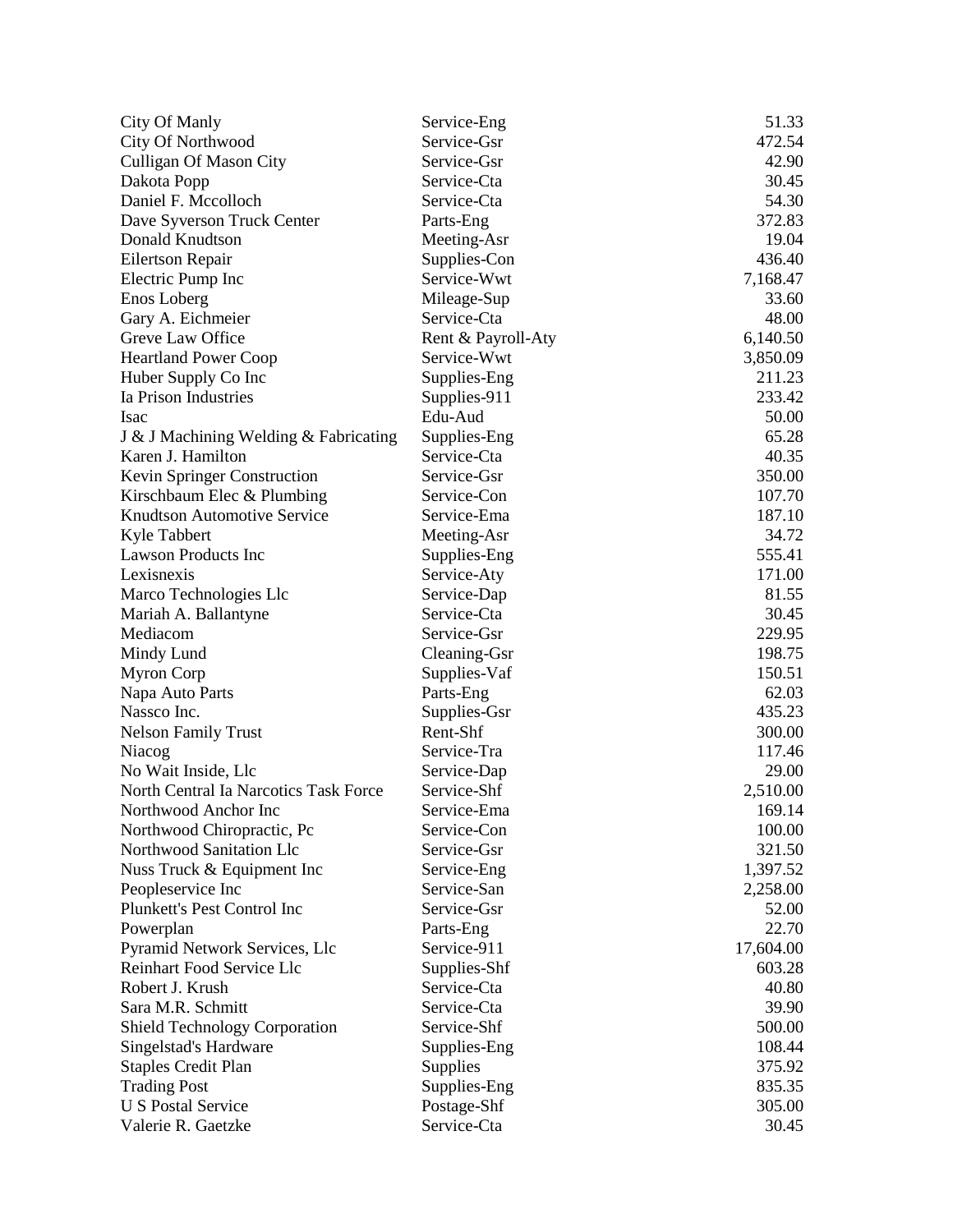| Vanguard Appraisals Inc         | Service-Asr        | 845.00     |
|---------------------------------|--------------------|------------|
| Veenstra & Kimm, Inc.           | Service-Ndp        | 7,170.00   |
| Verizon Wireless                | Service-Ema        | 40.01      |
| Visa                            | Servie-Dap         | 215.09     |
| Wex Bank                        | Service-Tra        | 1,269.09   |
| Winnebago Coop Telephone Assn   | Service-Gsr        | 3,171.86   |
| Worth County Engineer           | Fuel-Shf           | 4,181.45   |
| <b>Wunsch Construction Inc.</b> | Service-Ndp        | 2,888.00   |
| Ziegler Inc                     | Parts-Eng          | 545.64     |
|                                 | <b>Grand Total</b> | 107,595.40 |

Motion by Smeby, second by Loberg, carried to approve salary changes for Melissa Hoch at \$55,154.95/year and Margie Butler at \$21.80/hour as submitted by the sheriff.

Motion by Loberg, second by Smeby, carried to approve a Class C Liquor license for Northwood Country Club.

Motion by Smeby, second by Loberg, carried to approve the FY22 Health Insurance Premium Employer share at Plan 9 - \$840.00/month/employee.

Motion by Smeby, second by Loberg, carried to acknowledge county receipt of manure management plan annual update from CB Neel & Sons for facility #63839 located in Section 1, Lincoln Township, Cerro Gordo County and facility #63840 located in Section 36, Danville Township, Worth County.

Motion by Smeby, second by Loberg, carried to approve Pay Estimate No. 7 – Final Pay Estimate for Wunsch Construction, Inc. and sign the Certificate of Completion

Motion by Smeby, second by Loberg, carried to approve Resolution No 2021.03.08:

## RESOLUTION NO. 2021.03.08 RESOLUTION ACCEPTING WORK

WHEREAS, on October 14<sup>th</sup>, 2019, the County of Worth County, Iowa, entered into contract with Wunsch Construction, Inc., of Greene, Iowa, for the construction of the Top of Iowa Second Addition Project, within the County, as therein described; and

WHEREAS, said contractor has fully completed the construction of said improvements, known as the Top of Iowa Second Addition Project, in accordance with the terms and conditions of said contract and plans and specifications, as shown on the certificate of the Engineer filed with the Auditor on March 4, 2021:

NOW, THEREFORE, BE IT RESOLVED BY THE BOARD OF SUPERVISORS OF WORTH COUNTY, IOWA:

Section 1. That said certificate of the Engineer be and the same is hereby approved and adopted and said improvements are hereby accepted as having been fully completed in accordance with the said plans, specifications and contract. The total contract cost of the improvements payable under said contract is hereby determined to be \$1,694,848.76.

PASSED AND APPROVED this 8<sup>th</sup> day of March, 2021. Aaron Stone, Chairperson **Attest: Jacki A. Backhaus, Worth County Auditor** Worth County Board of Supervisors